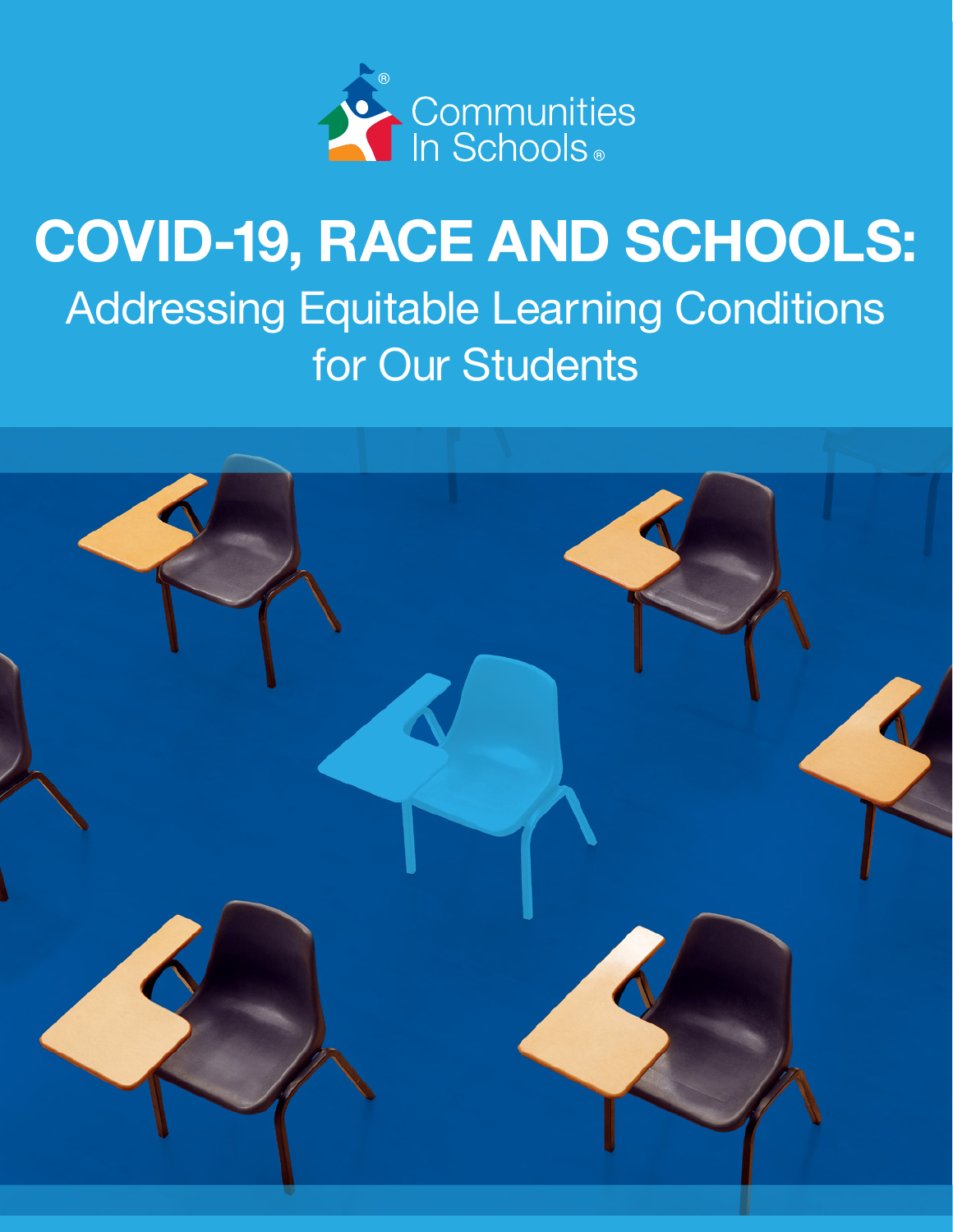## <span id="page-1-0"></span>Abstract

Communities In Schools (CIS<sup>™</sup>) recognizes this critical moment in U.S. history: the confluence of historical and present inequities in our communities and the social, economic, and educational disruption of the COVID-19 pandemic.

Black, Brown, and Indigenous students and students living in poverty are experiencing a differentiated set of impacts of national crises.

This moment calls for schools, non-profits, businesses, governments, and communities to embrace a conversation around shifting the educational paradigm toward reengagement, equitable learning environments, and a school climate that benefits and supports ALL students.

Beyond the physical needs of students and families, social and emotional supports are necessary for student reengagement.

The CIS<sup>™</sup> model of integrated student supports can help schools address the local factors contributing to disengagement and inequitable learning.

## In This Brief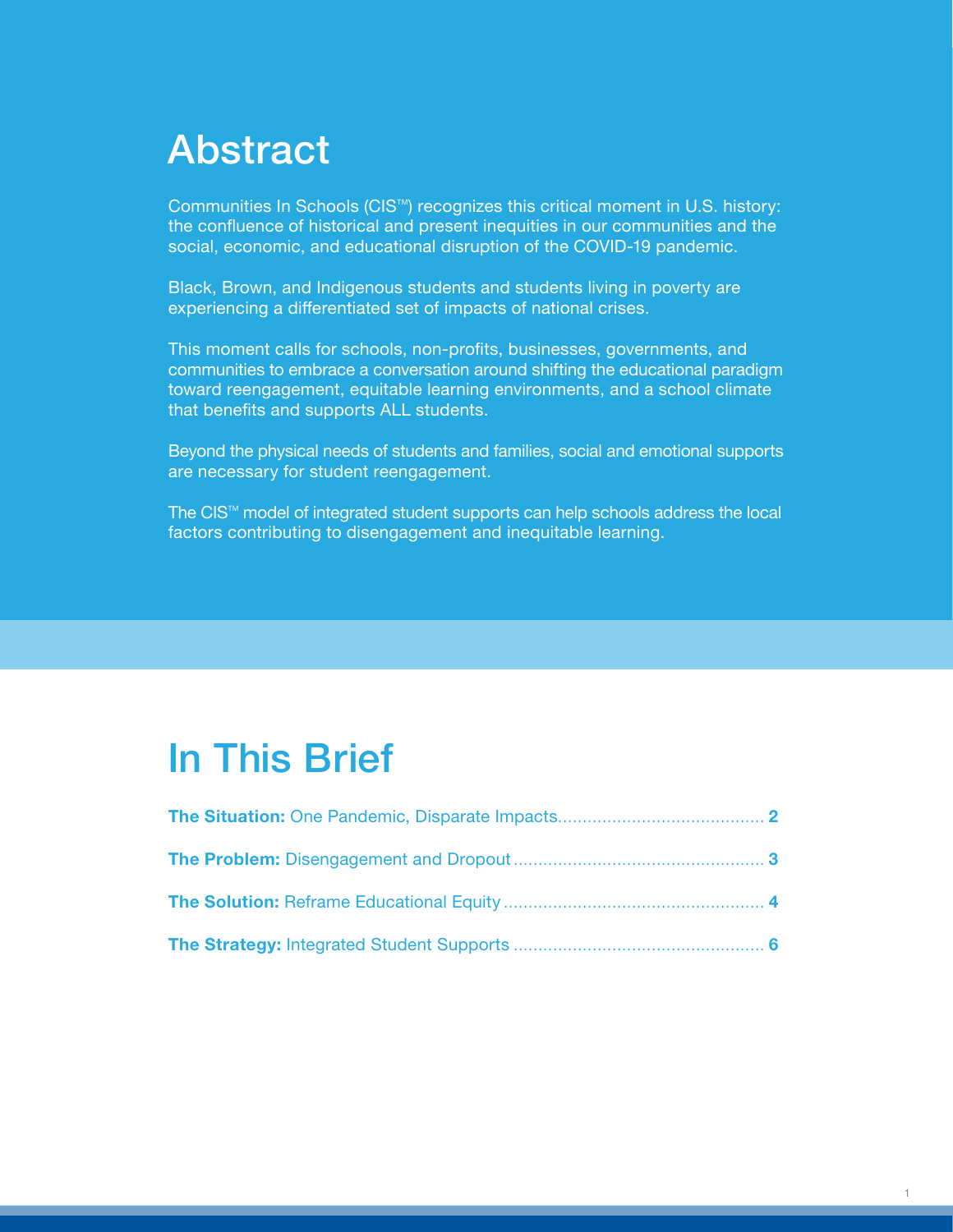### <span id="page-2-0"></span>The Situation: One Pandemic, Disparate Impacts

 *"Here's the reality...structural racism [is] the pre-existing condition that [has] destined us to be where we are—where our communities of color are disproportionately impacted by the coronavirus. We shouldn't be shocked."*

> **Vicky Pringle,** Vice President, National Education Association (NEA)1

During a pandemic that upended all aspects of American life, more than 50 million school children lost access to school buildings during the final months of School Year 2019-20, interrupting their learning and further disrupting home and community life. Food insecurity, challenges with distance learning, and lack of access to health care hit families hard and fast, with a disproportionate impact on Black and Brown students, Indigenous students, and students living in poverty. Anxiety and trauma were not far behind as communities grappled with the fallout from school closures. As the new school year starts around the country, we are just beginning to understand the range of longer-term impacts that will follow:

- An analysis by the Brookings Institution predicts students will be substantially behind academically when school resumes, particularly in mathematics, and may return to school with "more variability in their academic skills than in normal circumstances."2
- Stress, anxiety, grief, and trauma will likely continue. A recent survey by America's Promise Alliance found that more than half of young people are much more concerned than usual about their physical and mental health, as well as that of their families.3
- Job loss has reached historic levels—some 48 million people lost their jobs4 in the months of social distancing and shelter-in-place orders. And while record numbers of people have applied for unemployment, it's possible many others have not applied, leaving families without resources.5

The ongoing fear of infection remains an issue for many as communities re-open after the period of social distancing. Some states have already backtracked on re-opening their economies. Schools and businesses are grappling with social distancing rules, the need for personal protective equipment (PPE) for staff, and continued news coverage of a possible "second wave" of coronavirus infections.

Against this backdrop, we must also acknowledge that inequities existed in the nation's schools *before* the pandemic due to institutional and structural racism and the socio-economic status of many families. Black and Brown students, Indigenous students, and students living in poverty are often deprived of instruction, supports, and opportunities to be individually and collectively successful academically and in post-secondary life. Social isolation and economic turmoil during the pandemic have heightened awareness of these inequities, compounding them, and adding new layers of trauma, stress, and anxiety.



Finally, in their communities and on their screens, students and their families are also living through a period of national transformation. The deaths of George Floyd and many other Black Americans at the hands of police have driven an examination of our comfort with the historical institutionalization of racism, including within our education system, and its impact on Black communities. Many young people had a chance to use their voices and their agency as they joined in the calls for addressing inequities, and they will continue to demand to be heard.

Combined, the circumstances of the pandemic and the subsequent economic downturn, together with prior educational inequities and a national reckoning with institutional racism, indicate that the public education system will continue to see the disruption of many, if not all, of its norms and practices. As students return to school—in whatever form that takes—they face unprecedented challenges that impair the conditions for learning.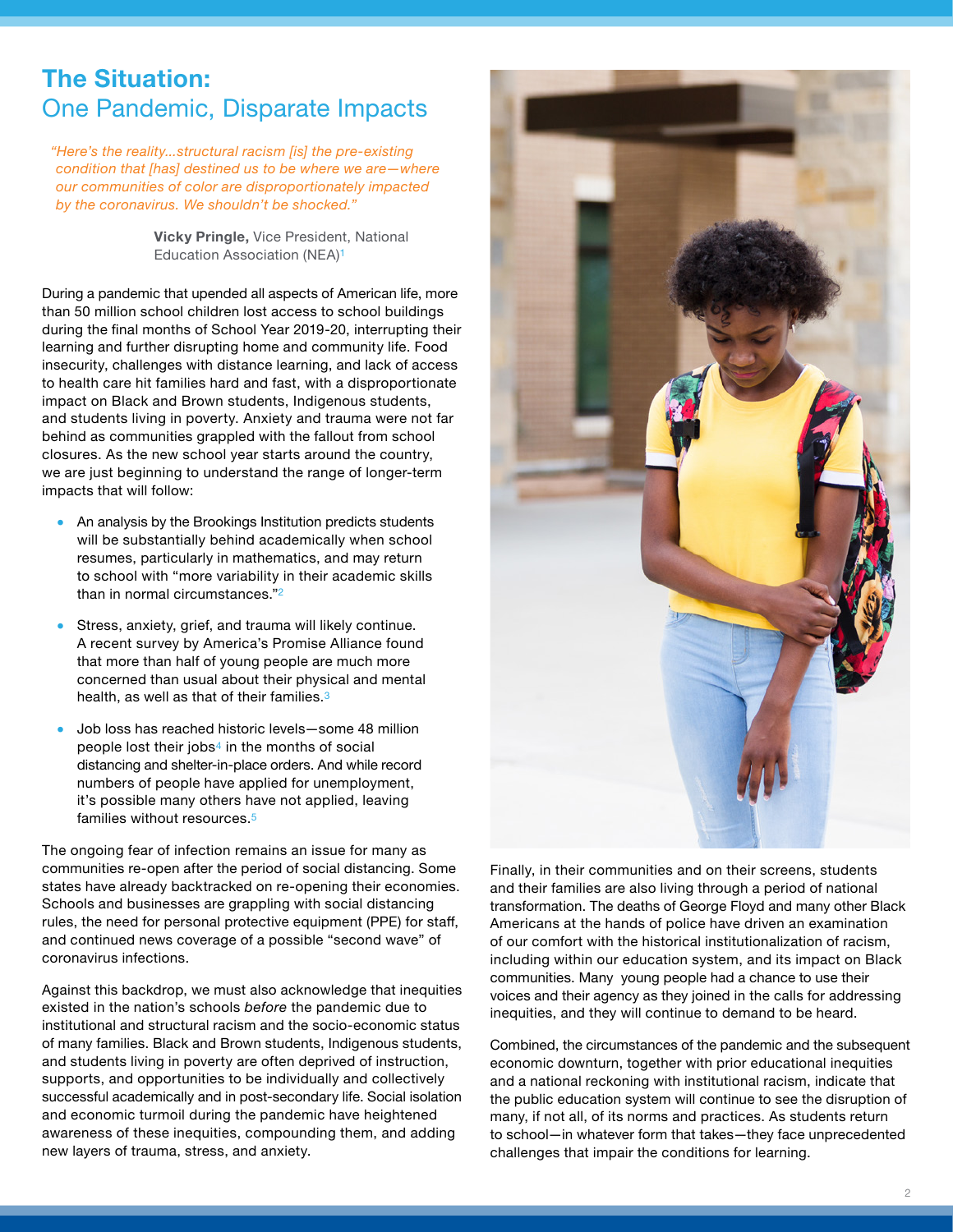## <span id="page-3-0"></span>The Problem: Disengagement and Dropout

The historical inequities in our public education system, the disruption and impact of the pandemic, and renewed discussions of racial justice all require us to examine how learning has been interrupted and will be, at best, uneven across race, ethnicity, language proficiency, socio-economic status and special education populations. Some of the impacts are shown in the varying levels of access families had to online resources, a time and space at home to carry out learning activities, and how connected students stayed to their teachers and peers. More will be revealed as the school year progresses. School districts are now preparing to assess and compensate for interrupted learning, cope with the real possibility of continued online education for some or all students and accelerate academic instruction for those most impacted.

One recent study in four states found that nearly nine in ten parents are worried about their children falling behind academically due to coronavirus-related school closures, ranking higher than any other financial or social-emotional concern, and that eight in ten parents say their (child)ren are experiencing heightened stress levels.<sup>6</sup> A second, national survey indicates that 59 percent of parents are concerned about their child missing important social interactions at school or with friends; the same survey revealed that 54 percent of parents feel school closures/changes will have a negative impact on their child's education.<sup>7</sup>

While preparing to address these academic challenges, school districts are also expected to address continued social distancing measures designed to curb the spread of infection from the coronavirus. As a result, the physical health and safety of students and educators is a central feature of plans for re-opening school buildings in the coming school year. A recent scan of state department of education frameworks and plans for re-starting school revealed that virtually all include recommendations related to public health safety.8

Because schools are often the heart of a community or neighborhood, their closures have added another dimension to the disruption experienced by communities, families, and students. Many may have experienced substantial emotional distress and frustration because of challenges in their home learning environments such as lack of access to technology and reliable Internet, food insecurity, or abuse. Others will have experienced grief from the loss of loved ones, or varying levels of anxiety and trauma due to economic hardship, racial injustice, protests, and other factors. In short, many of the adults and youth who have lived through these experiences will return to school in need of social-emotional supports.

#### School Climate: The Link to Engagement

The combination of these factors—academic, health, socialemotional—will almost certainly dictate the overall school climate in the coming year. School climate can be described as positive or negative, and the National School Climate Council also notes the importance of a positive school climate:

 *"A sustainable, positive school climate fosters youth development and learning necessary for a productive, contributive, and satisfying life in a democratic society. This climate includes norms, values, and expectations that support people feeling socially, emotionally, and physically safe. People are engaged and respected. Students, families, and educators work together to develop, live, and contribute to a shared school vision. Educators model and nurture an attitude that emphasizes the benefits of, and satisfaction from, learning. Each person contributes to the operations of the school as well as the care of the physical environment."9*

According to a recent publication from the American School Counselor Association and National Association of School Psychologists, "Addressing the academic skills gap remains an important objective; however, students will not be ready to engage in formal learning until they feel physically and psychologically safe."10

Absent a positive school climate, schools run the risk of students disengaging, failing to attend school, and ultimately dropping out entirely. Over the last thirty years, research has shown that school climate impacts both physical and mental health, making it a key contributor to the conditions for learning. One review by the National School Climate Center and Fordham University<sup>[1](#page-7-0)1</sup> found:

- Evidence supports impact of school climate on students' mental health, physical health, and academic achievement.
- School climate is associated with decreased absenteeism and lower suspension rates.
- School climate can prevent social and emotional violence (i.e., bullying).
- School climate has a positive impact on motivation to learn.
- School climate fosters learning via the promotion of cooperative learning, trust, and respect.
- School climate has been shown to mitigate the negative impact of poverty on academic success.
- Feeling of connectedness is a critical mediator of the impact of school climate on academic performance.

The need to provide a positive school climate is especially important for students of color. Black youth face more—and stricter disciplinary actions in schools.[1](#page-7-0)2 Children of color and English language learners are more likely to report that school is not a welcoming environment where they feel a sense of belonging.[13](#page-7-0) The Learning Policy Institute has cited additional research that expounds on these findings:

 *"The way students are treated in school—or in society outside of school—can trigger or ameliorate social identity threat, which can affect members of groups that have been evaluated negatively in society—for example, on the basis of race, ethnicity, language, income, sexual identity, disability status, or gender. Because American schools exist within a societal climate that perceives—and misperceives—people in racial*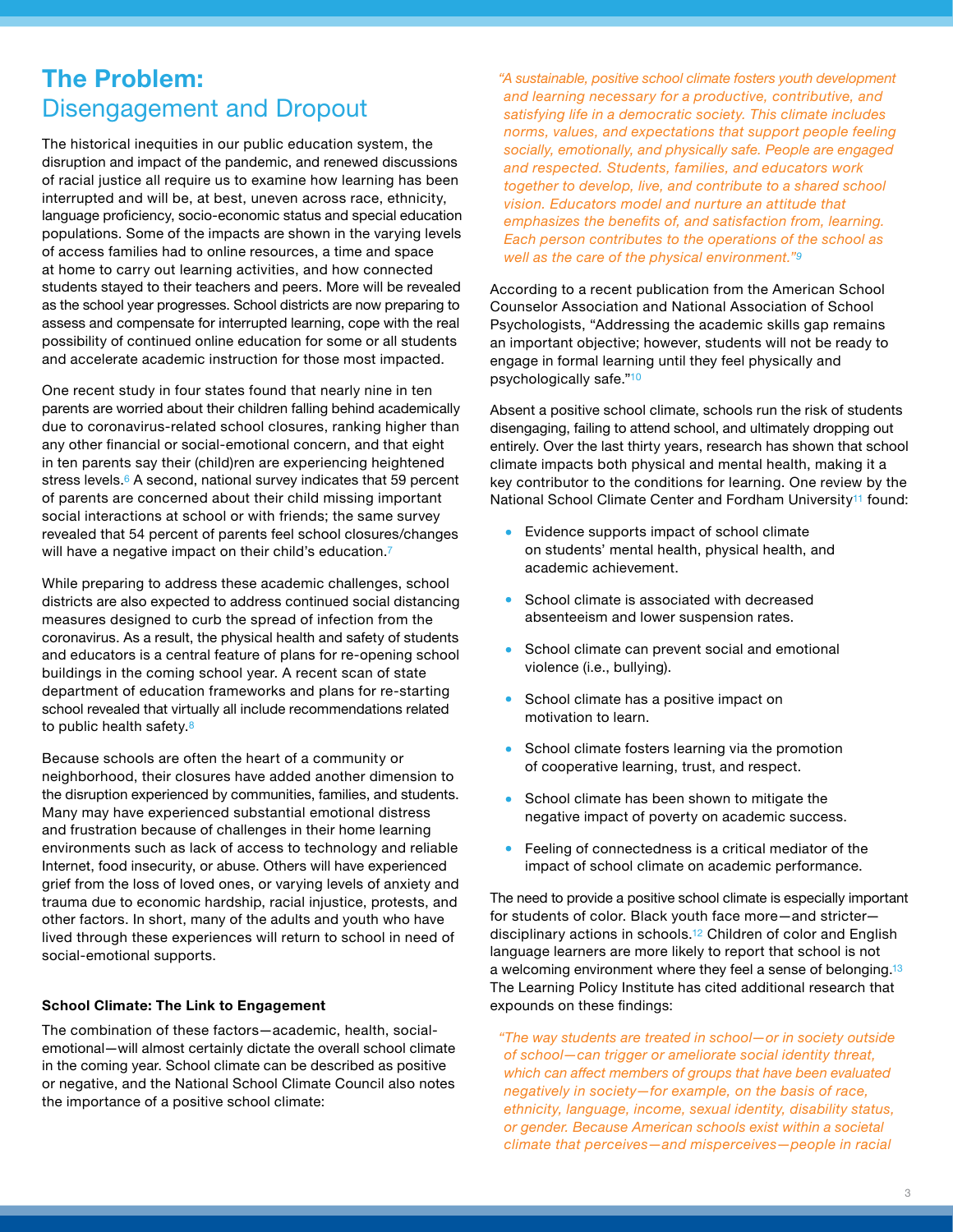<span id="page-4-0"></span>*and ethnic terms, stereotype threat in the classroom is often powerfully experienced by students of color. This fear of being judged in terms of a group-based stereotype induces stress that impairs working memory and focus, leading to poorer performance on school tasks."[14](#page-7-0)*

A research synthesis by the University of Chicago described engaging students in learning as "an educator's most important task."[1](#page-7-0)5 Describing engagement as essential to reaching equity goals, the same synthesis offered three components of engagement:

- Behaviorally-students are doing academic work (attending class, completing assignments, processing material with peers)
- Emotionally-students are interested and feel connected to the work they are doing
- Cognitively—students are actively focused on learning and working diligently to master new skills and knowledge

Engagement can be disrupted by external factors, and "the consequences of disengagement are more significant for students from families with fewer resources..."<sup>[1](#page-7-0)6</sup> Even in normal times, barriers and inequities such as those described above can impact individual students, leading to problems with attendance, behavior, and academic achievement. Students with physiological, safety, and social-emotional needs are at higher risk of disengagement, poor academic performance, and dropping out of school entirely.[1](#page-7-0)7

Because of the magnitude of the challenges present in this moment, including the disproportionate impacts on students of color due to institutional racism, the affects felt by many students are expected to be more pronounced as schools navigate how to deliver learning and support to families in this and upcoming school years. In a national survey conducted in May 2020,



America's Promise Alliance found that 29 percent of students currently do not feel connected to their school.[18](#page-7-0) Without careful planning, it is possible students, finding their schools without the necessary—and equitable—conditions for their learning will disengage from school.

Schools will no doubt take varying approaches to the new year, but all will need to address school climate and supports for how learning happens. Regardless of the entry point or duration of effort, the practice of reengagement is required for all approaches and all locations that are part of where learning happens—because it focuses on the needs of the student first.

## The Solution: Reframe Educational Equity

Prioritizing student engagement will become the critical driver of cultivating more equitable school climates in the coming school year and beyond. We know that with children and youth, as with people of all ages, one approach does not work for all; we cannot assume to know how students are returning to school and whether they have had positive or negative experiences during the past several months. As school systems try to maximize learning during and after the pandemic and to reengage the school community, understanding and accommodating the individualities of the youth they serve will be even more essential than before. This will require rigorous attention to breaking down barriers to equitable learning that existed before—and have been exacerbated by—the health crisis.

Equitable conditions for learning must place students at the center of a network of caring, trained adults inside schools and at home. The nation's state education leaders have released guidance that focuses on this as a core principle of reopening schools: *"Organize people, time, and technology to include increased support in the areas of learning recovery, relationships, and socialemotional support."*[19](#page-7-0) Physiological needs (food, clothing, shelter) must be met, AND we must attend to safety needs related to the coronavirus and fears of infection, AND schools must have the people, policies, and practices needed to instill a sense of belonging. Only in this way will schools reengage with students and keep them on track academically.

The same can be said for meeting the needs of adults in the system, who experienced the same disruption young people did when school buildings closed, and social distancing was instituted. Attention must be paid—and resources dedicated to providing supports and safe spaces for teachers and noninstructional staff. Districts and their community partners also need to provide training across a spectrum ranging from self-care to identification of trauma and delivery of or referral to traumainformed care practices and programs. We also cannot overlook the history of institutional racism in schools, nor the very real emotional toll and trauma caused by the recent deaths of Black Americans at the hands of police which has driven protestors into the streets.

Outside of the school building itself, many parents, guardians, and caretakers will struggle to maintain active engagement in their child's education while navigating the economic and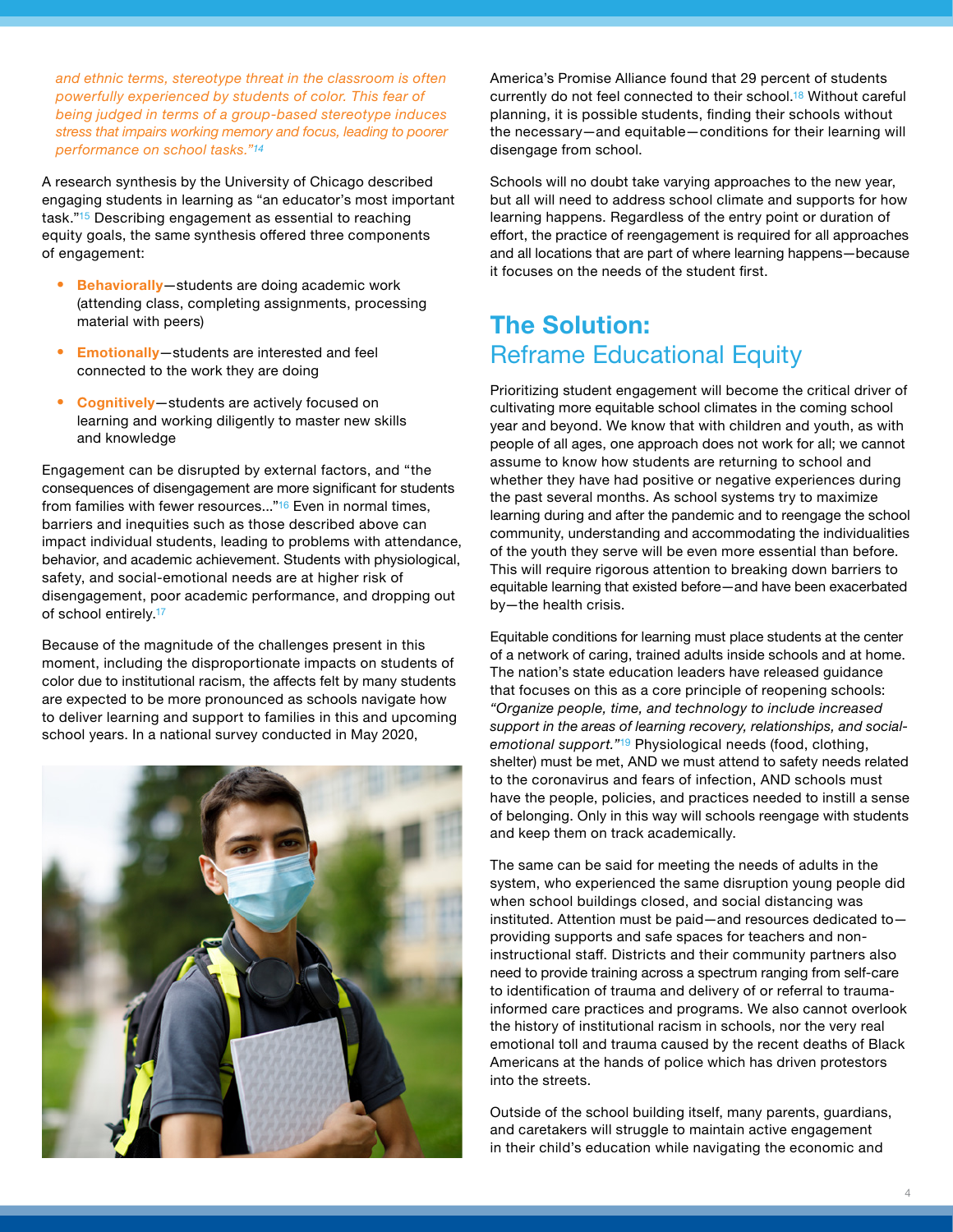health challenges resulting form the pandemic. Parent and family engagement will be critical to both ensuring a positive school climate, but also in addressing the wide-ranging sets of needs our students have when re-entering school. Supports for students, especially in the wake of the pandemic, must also extend into the home with structured and intentional family supports.20 This includes equipping parents, guardians and caretakers with the necessary information to make decisions for their child in support of their learning and academic success. Additionally, creating space within the school environment where parents and families have opportunity to express concerns, support student engagement and lift up their voices will be critical to ensuring a coordinated, community-wide effort to tackle the many challenges within the education arena, from learning access to equitable student outcomes.

The goal must be to ensure equitable conditions for learning in all schools, with students at the center, surrounded by a caring community with access to all necessary resources. This work must consider the adverse impacts of poverty on learning, confront historical inequities for Black, Brown, and Indigenous students, and meet the purpose of establishing long-term conditions for equitable learning. An equitable learning environment operates within a school climate model that integrates the ways in which parents and families, teachers, community partners, and noninstruction staff work together to support students.

#### The coming together of leadership, curriculum and instruction,

whole child supports, and community and family engagement integrates supports and services including academic instruction, social emotional learning and caring relationships, mental health and trauma-informed care, and engagement and inclusion in service of the needs of all students *(see Figure 1)*. In turn, these supports will foster equitable conditions for learning that must be part of a positive school climate.

The nation must rise to meet these challenges, including with new funding and careful coordination of programs and practices. Schools are being asked to invent whole new methods for handling the core logistics of academic instruction and student supports —from distance learning to providing personal protective equipment to changing class-times to establishing new transportation schedules and methods and rethinking what attendance means. In the same way that academic assessment, curriculum, and instruction practices will change, so will student support initiatives such as health clinics, food programs, and time/activities outside the classroom. This will continue for 12-18 months with longer-term impacts on the school building for several years. It is critical that *all* these changes in practice be grounded in caring relationships and a means of inter-disciplinary and cross-agency coordination, developed and implemented with an equity lens.

### Factors Influencing Equitable Learning Conditions



#### Social-Emotional Well-Being

Student, family, and school staff socialemotional needs and well-being are met.



2

School environment (physical or virtual) is engaging and conductive to learning.

#### Success Criteria

## 3

#### Individualized Support

Barriers to academic success for Black, Brown, and Indigenous students and students living in poverty are addressed.

#### Leadership

Commitment to active and transparent school climate initiatives.

#### **Curriculum** & Instruction

Infusion of culturally responsive learning and social-emotional competency development.

#### Whole-Child Supports

Non-academic needs of students and families are addressed.

#### **Community** & Family **Engagement**

Integration of community and family voice and supports in school and environment.

*Figure 1: Equitable Conditions for Learning*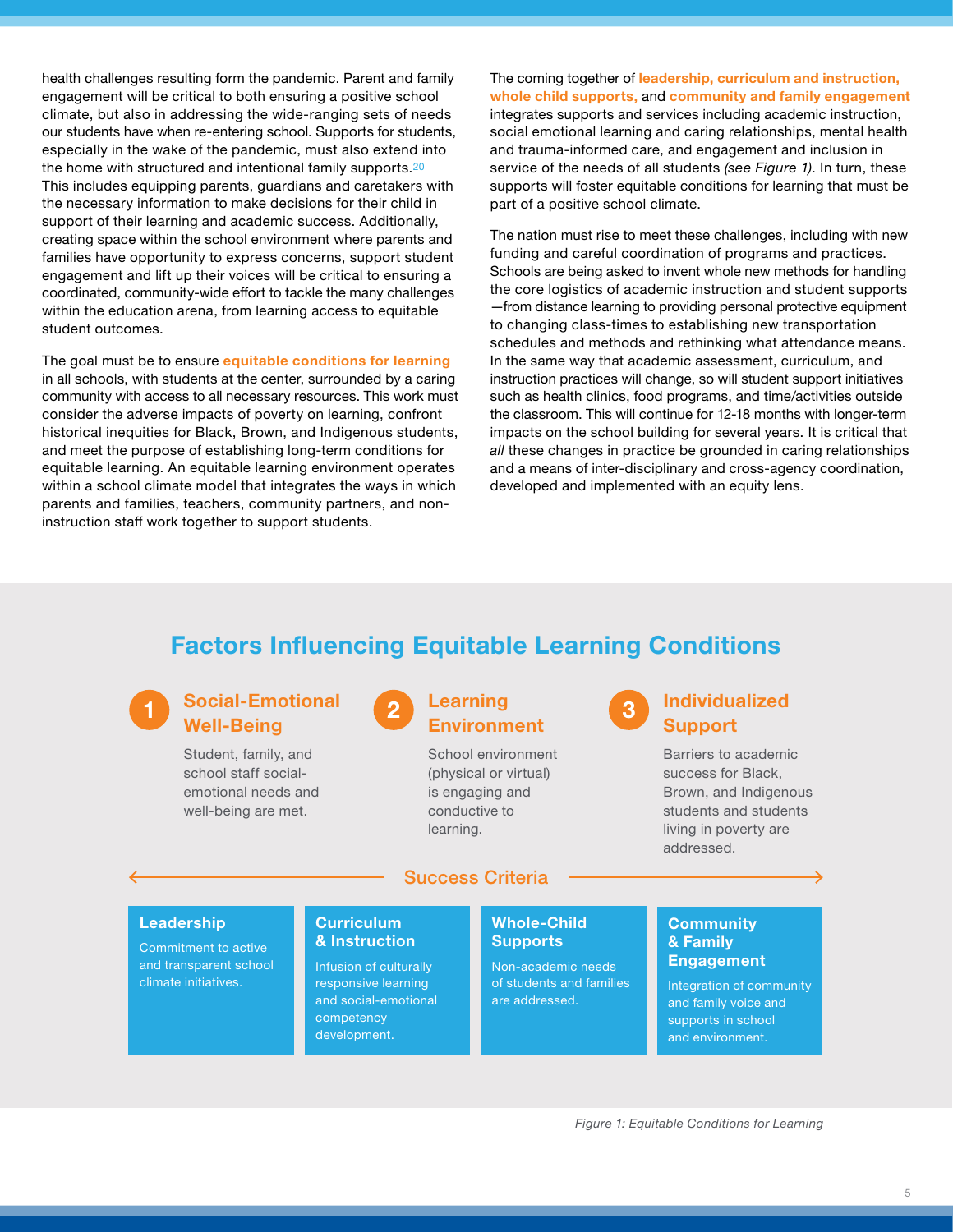### <span id="page-6-0"></span>The Strategy: Integrated Student Supports

In its guidance document, *Restart & Recovery: Conditions for Teaching and Learning*, the Council of Chief State School officers outlines a multi-tiered system of supports as key to student wellbeing and connection.[2](#page-7-0)1 With this in mind, one logical mechanism for creating equitable conditions for learning is a school-based, student-centered system of integrated student supports. According to Child Trends:

 *"Integrated student supports (ISS) are a school-based approach to promoting students' academic success by developing or securing and coordinating supports that target academic and non-academic barriers to achievement. These resources range from traditional tutoring and mentoring to provision of a broader set of supports, such as linking students to physical and mental health care and connecting their families to parent education, family counseling, food banks, or employment assistance. While ISS programs take many forms, integration is key to the model—both integration of supports to meet individual students' needs and integration of the ISS program into the life of a school.["22](#page-7-0)*

As the nation's leading provider of integrated student supports, Communities In Schools (CIS) is uniquely positioned to assist in creating equitable conditions for learning by virtue of the fact its trained staff already work directly with school personnel. The role of CIS site coordinators, and the use of a model that is driven by needs assessment, community asset mapping, and data-driven case management processes, demonstrates that CIS can contribute to the necessary conditions for learning. Even in a distance learning environment, site coordinators can "be there" for students and families.

Throughout the CIS network, site coordinators have adapted and responded to living under various health restrictions with a renewed focus on building, strengthening, and maintaining relationships with students and families. While still relying on evidence-based practice, local affiliates have adapted delivery methods and applied the same personalized care and "whatever it takes" approach to integrating resources into school and family life. Using digital platforms such as Google Classroom, Zoom and Facebook, site coordinators established critical "check-ins" to ensure students are healthy and safe. CIS was also able to support teachers during virtual instruction to identify disengaged students and conduct follow-up on a one-on-one basis to identify any engagement barriers. Site coordinators are navigating existing resources to support families—from running food delivery routes to working side-by-side with students' parents and guardians as they access social services, unemployment filings and finding affordable physical and mental health services, while helping students, parents, and teachers navigate new technology platforms for learning.

The components of reengagement require integration among all the stakeholders and actors who surround and support students, something well within the CIS wheelhouse. Whether in-person, online, or through a hybrid form of blended learning—students in the building part-time, learning from home part-time —or if school buildings are closed on a periodic/rolling basis due to spikes in



coronavirus infections and the need for continued social distancing, CIS has the experience to broker services and supports in-school and at-home.

The CIS model of integrated student supports lends support to district and building leaders concerned about achievement gaps, attendance, behavior, and overall student well-being. Indeed, the model remains applicable—perhaps even more so—in the current situation. With enhancements tailored to the specific needs of a disengaged population returning to disrupted school environments, the model will be even more valuable to schools and districts seeking the best possible outcomes for all students. As demonstrated during the recent period of school building closures, integrated student supports can be adapted to in-person, online, and hybrid education models. As schools focus on mitigating infection, accelerating academic gains, and addressing new levels of anxiety and trauma, relationships and social-emotional competencies will remain key ingredients in the overall conditions for student success.

#### The Call to Action: Redefine Our New Normal

The challenges—and opportunities—of restarting school require a coordinated effort by many stakeholders to meet the moment and encourage schools, districts, and communities to recognize that a "return to normal" may do more harm than good. Business as usual will get us back where we were before the pandemic: a system fraught with inequity and disparity.

Rather, through the process of reengagement, education can be renewed and revitalized. This will mean an increased focus on social and emotional learning, supporting adults in the school building, raising student voices, engaging parents and community members, addressing whole-child needs, and, most importantly, confronting the historic and present inequities that have been laid bare by this pandemic and the recent acts of violence against Black communities.

We realize that the path forward requires a new set of approaches to learning. Communities In Schools stands ready to support school leaders and educators in responding to the unprecedented challenges before us.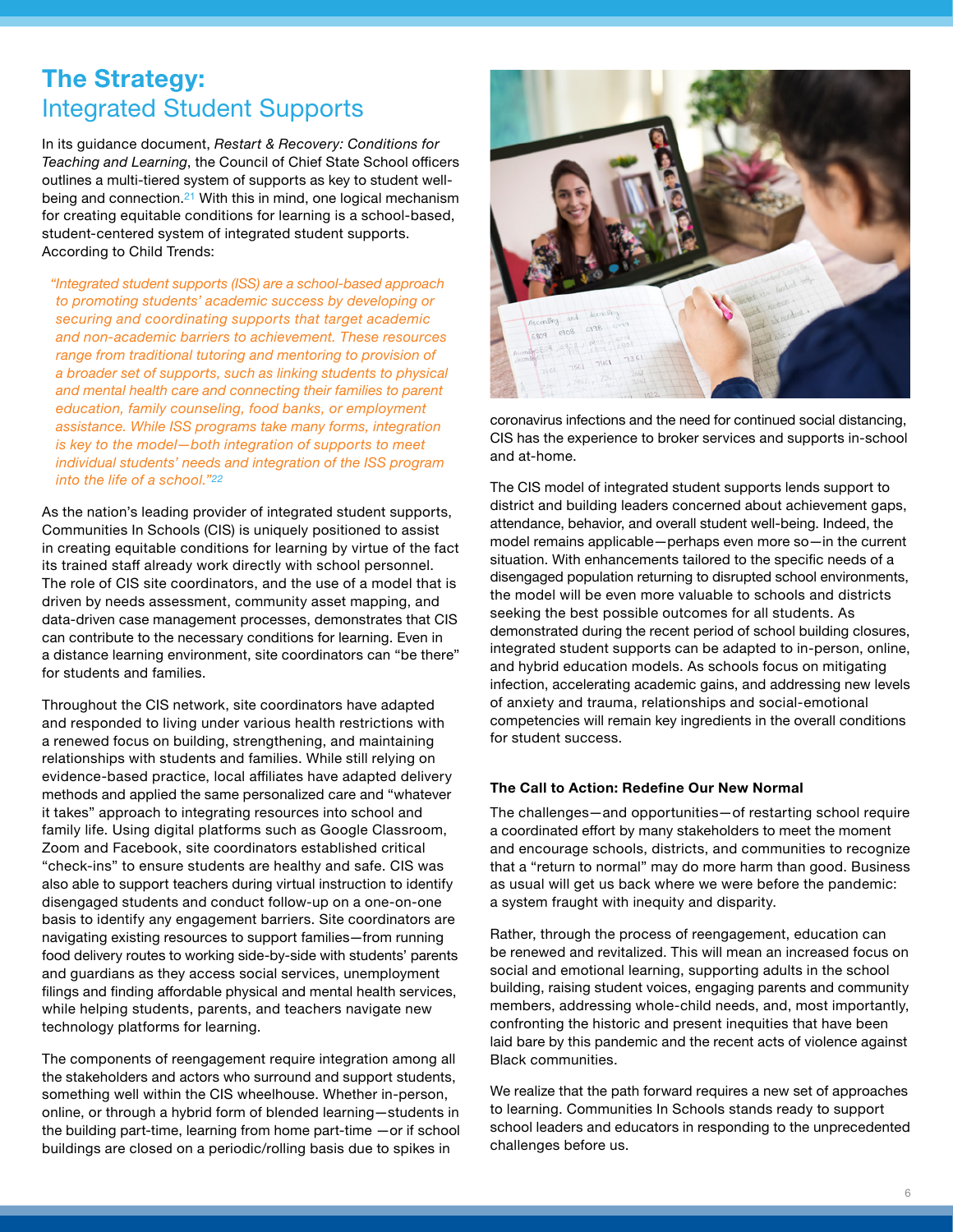## <span id="page-7-0"></span>**References**

- ["Covid-19 and the Impact on Communities of Color."](https://www.nea.org/advocating-for-change/new-from-nea/covid-19-and-impact-communities-color) NEAToday, April 2020
- [The impact of COVID19 on student achievement and what it may mean for educators](https://www.brookings.edu/blog/brown-center-chalkboard/2020/05/27/the-impact-of-covid-19-on-student-achievement-and-what-it-may-mean-for-educators/), Brown Center Chalkboard, May 2020
- [The State of Young People During COVID-19](https://www.americaspromise.org/resource/state-young-people-during-covid-19?utm_source=newsletter&utm_medium=email&utm_content=READ%20NOW%3A%20The%20State%20of%20Young%20People%20during%20COVID-19&utm_campaign=APB), America's Promise Alliance, June 2020
- <https://workingnation.com/wp-content/uploads/2020/07/Weekly-Unemployment-Claims-July-9-2020.pdf>
- <https://www.wsj.com/articles/how-many-u-s-workers-have-lost-jobs-during-coronavirus-pandemic-there-are-several-ways-to-count-11591176601>
- [https://edtrust.org/parents-overwhelmingly-concerned-their-children-are-falling-behind-during-school-closures/?emci=2544abfd-b7a1-ea11-86e9-](https://edtrust.org/parents-overwhelmingly-concerned-their-children-are-falling-behind-during-school-closures/?emci=2544abfd-b7a1-ea11-86e9-00155d03b5dd&emdi=03970d19-daa1-ea11-86e9-00155d03b5dd&ceid=273953) [00155d03b5dd&emdi=03970d19-daa1-ea11-86e9-00155d03b5dd&ceid=273953](https://edtrust.org/parents-overwhelmingly-concerned-their-children-are-falling-behind-during-school-closures/?emci=2544abfd-b7a1-ea11-86e9-00155d03b5dd&emdi=03970d19-daa1-ea11-86e9-00155d03b5dd&ceid=273953)
- [https://r50gh2ss1ic2mww8s3uvjvq1-wpengine.netdna-ssl.com/wp-content/uploads/2020/05/LH\\_2020-Parent-Survey-Partner-1.pdf](https://r50gh2ss1ic2mww8s3uvjvq1-wpengine.netdna-ssl.com/wp-content/uploads/2020/05/LH_2020-Parent-Survey-Partner-1.pdf)
- [Johns Hopkins University eSchool+ Initiative Analysis of School Reopening Plans](https://equityschoolplus.jhu.edu/reopening-policy-tracker/)
- <https://www.schoolclimate.org/school-climate>
- <https://schoolcounselor.org/asca/media/asca/Publications/SchoolReentry.pdf>
- [A Review of School Climate Research,](https://journals.sagepub.com/doi/abs/10.3102/0034654313483907) September 2013
- U.S. Department of Education Office for Civil Rights, [2014 Civil Rights Data Collection: Data Snapshot \(School Discipline\)](https://ocrdata.ed.gov/downloads/crdc-school-discipline-snapshot.pdf)
- <https://www.aspeninstitute.org/publications/state-and-district-actions-for-the-pandemic-era/>
- Schmader, T., & Johns, M. (2003). Converging evidence that stereotype threat reduces working memory capacity. *Journal of Personality and Social Psychology*, 85, 440–452, as cited in Educating the Whole Child, Learning Policy Institute
- [Supporting Social, Emotional and Academic Development,](https://consortium.uchicago.edu/sites/default/files/2019-01/Supporting%20Social%20Emotional-Oct2018-Consortium.pdf) University of Chicago, October 2018
- University of Chicago, Ibid
- Wang MT, Fredricks JA. The reciprocal links between school engagement, youth problem behaviors, and school dropout during adolescence. Child Dev. 2014;85(2):722-737. doi:10.1111/cdev.12138
- 18 America's Promise Alliance, May 2020
- [https://ccsso.org/sites/default/files/2020-07/CCSSO\\_RR\\_Consider\\_Teach-v3.pdf](https://ccsso.org/sites/default/files/2020-07/CCSSO_RR_Consider_Teach-v3.pdf)
- CCSSO, Ibid
- [https://docs.google.com/document/d/163ZNDs7sZ0FWOT7-1JFxQ9Lbo6zbQNJhaHSs0LbljCE/edit#heading=h.l4s1y8b1zzhz](https://docs.google.com/document/d/163ZNDs7sZ0FWOT7-1JFxQ9Lbo6zbQNJhaHSs0LbljCE/edit#heading=h.l4s1y)
- [Integrated Student Supports,](https://www.childtrends.org/wp-content/uploads/2014/02/2014-05ISSWhitePaper1.pdf) Child Trends, June 2014